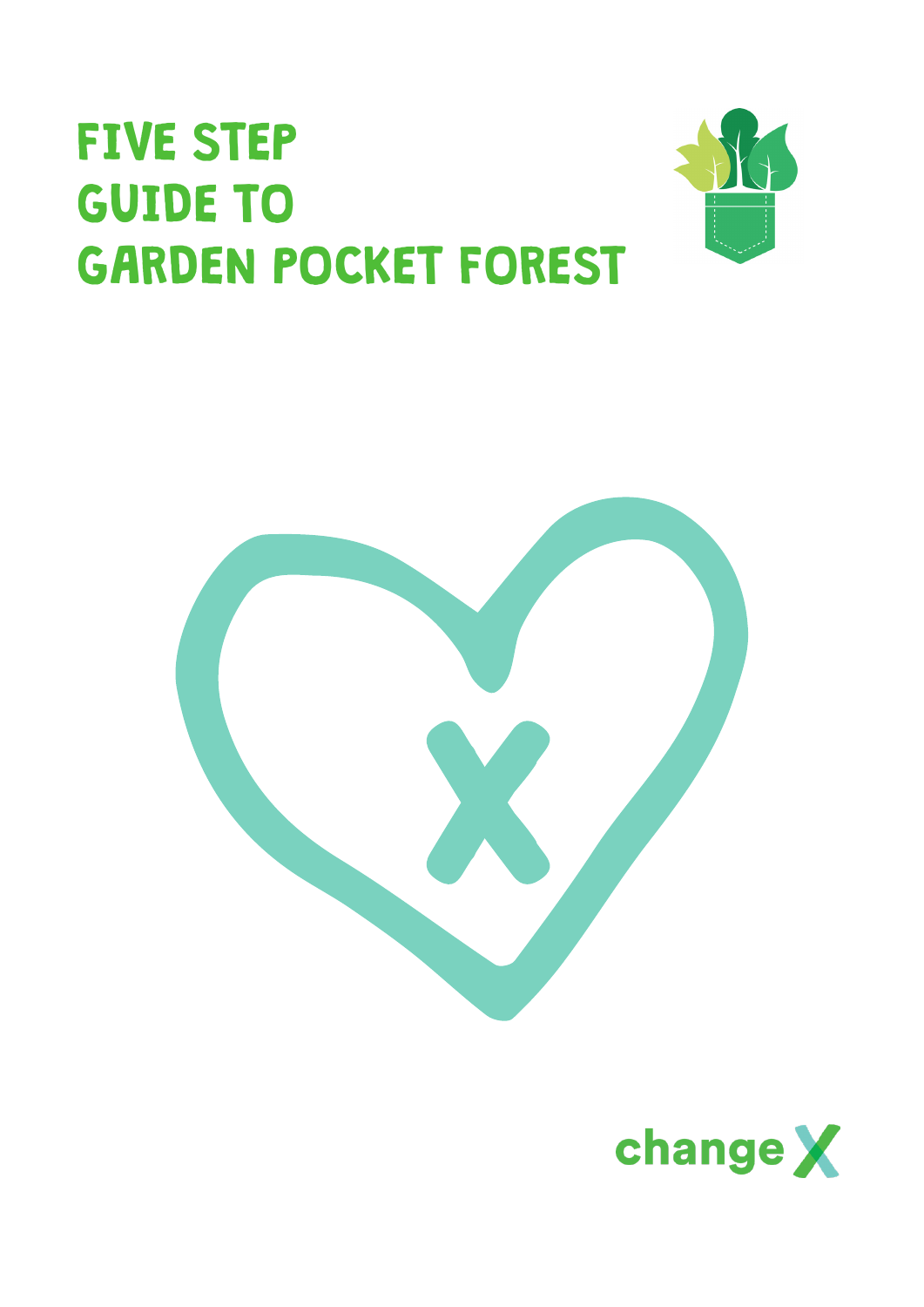### WELCOME

"Welcome to Pocket Forests. We want to help your school or community group create a native pocket of biodiversity on your doorstep. Collaborate with friends, colleagues or neighbours to bring a forest to your part of the city. Here you'll find out more about how it works."

Ashe Conrad-Jones and Catherine Cleary Co-founders of Pocket Forests



### Introduction to the Idea

#### What is Pocket Forest?

A Pocket Forest is a small area of densely planted native trees, shrubs and ground cover plants, to create a woodland ecosystem in the heart of towns and cities. Working from the soil up we prepare the ground with people who live, work or learn beside the forest.

A Garden Pocket Forest is planted in an area of at least 6 square metres and involves planting 5 trees with an understory of 6 native shrubs. The ground layer is made up of Irish wildflowers grown from wild Irish seed.

Pocket Forests are based on Miyawake-style forests and combine this concept with proven permaculture methods to further evolve the idea to include recycled local materials and bring a circular economy idea to a green use for city waste. This method produces fast growing multilayered forests which enables people who plant them to enjoy the fruits of their labour quickly. Planting diverse species guarantees biodiverse mini ecosystems are created in the urban areas where they are most lacking.

Pocket Forest allows communities to restore the wellbeing that comes from connecting with nature and to create healthy resilient ecosystems using recycled waste materials and native plants.

#### **Why is it important?**

Pocket Forests is a nature-based enterprise tackling nature deprivation in urban communities. In our neighbourhood we have the lowest amount of green space per person and the number of trees per person is less than half that in the rest of Dublin. As cities become more dense in population the need for healthy natural spaces becomes more acute. Children, the elderly and people in low socio-economic groups have been shown to suffer most from unequal access to quality green spaces. We also tackle a lack of knowledge about native plants and the soil restoration needed to grow healthy ecosystems. Our aim is to make all this learning fun and empowering.

#### **The Background**

Ashe Conrad-Jones and Catherine Cleary are two friends who founded Pocket Forests in response to finding themselves on a 2k lockdown in Ireland's most naturestarved neighbourhood. The original concept of Miyawakestyle forests captivated them as it seemed the perfect solution to this problem. They combined the concept with proven permaculture methods to further evolve the idea to include recycled local materials and bring a circular economy idea to a green use for city waste. It has been successfully implemented in three schools and eleven private gardens where more than 720 trees and shrubs have been combined to form native forest ecosystems.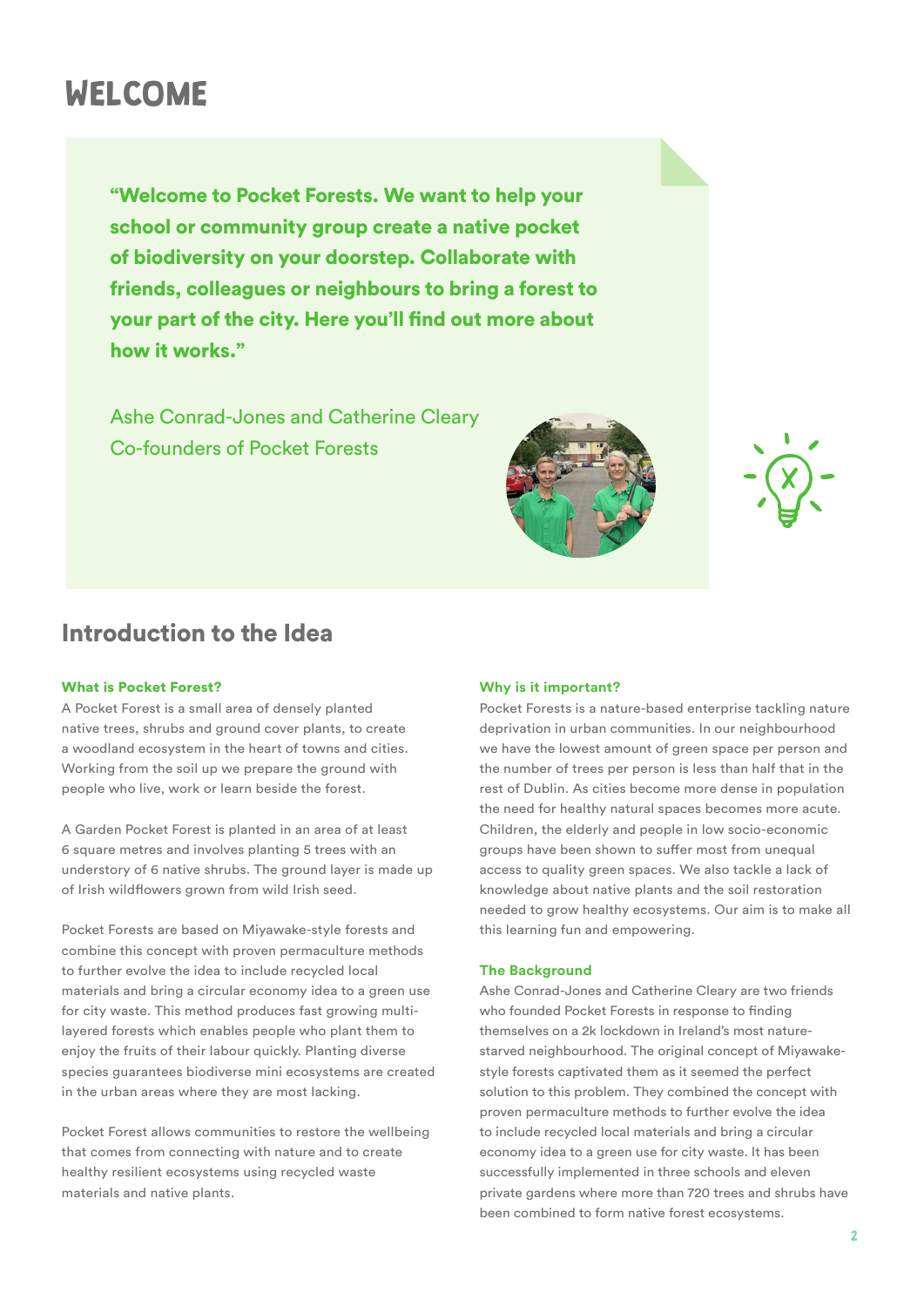# STARTING A POCKET FOREST

### EVERYTHING YOU NEED

### TIME

### PEOPLE



#### Soil preparation and planting will take approximately a half day each and you'll need to dedicate a couple of hours a week to planning out the area, ordering your trees and building your team.

You'll need at least 2 people who can volunteer and work on the soil preparation and planting.

### FUNDING



You can get funding of €400 which covers the cost of trees and materials need to plant a Garden Pocket Forest in your community.

#### Who typically starts a Garden Pocket Forest?

Someone who:

- is looking to increase biodiversity and green space in a local community
- has at least 6-square metres of land available for planting
- can build a small team of volunteers and will collaborate with the Pocket Forest team to design and plant a forest

#### 5 Step Summary

- $\mathbb{R}$ Complete the 30 Day Challenge
- $\sqrt{2}$  Find a suitable site & Gather some volunteers
- $\mathbb{S}$  Check your soil & explore tree types
- அ Design your Garden Pocket Forest
- $\mathbb{S}$ Schedule your soil preparation day & orders trees

Support and Additional Resources Email: hello@changex.org More info at: <https://www.pocketforests.ie/>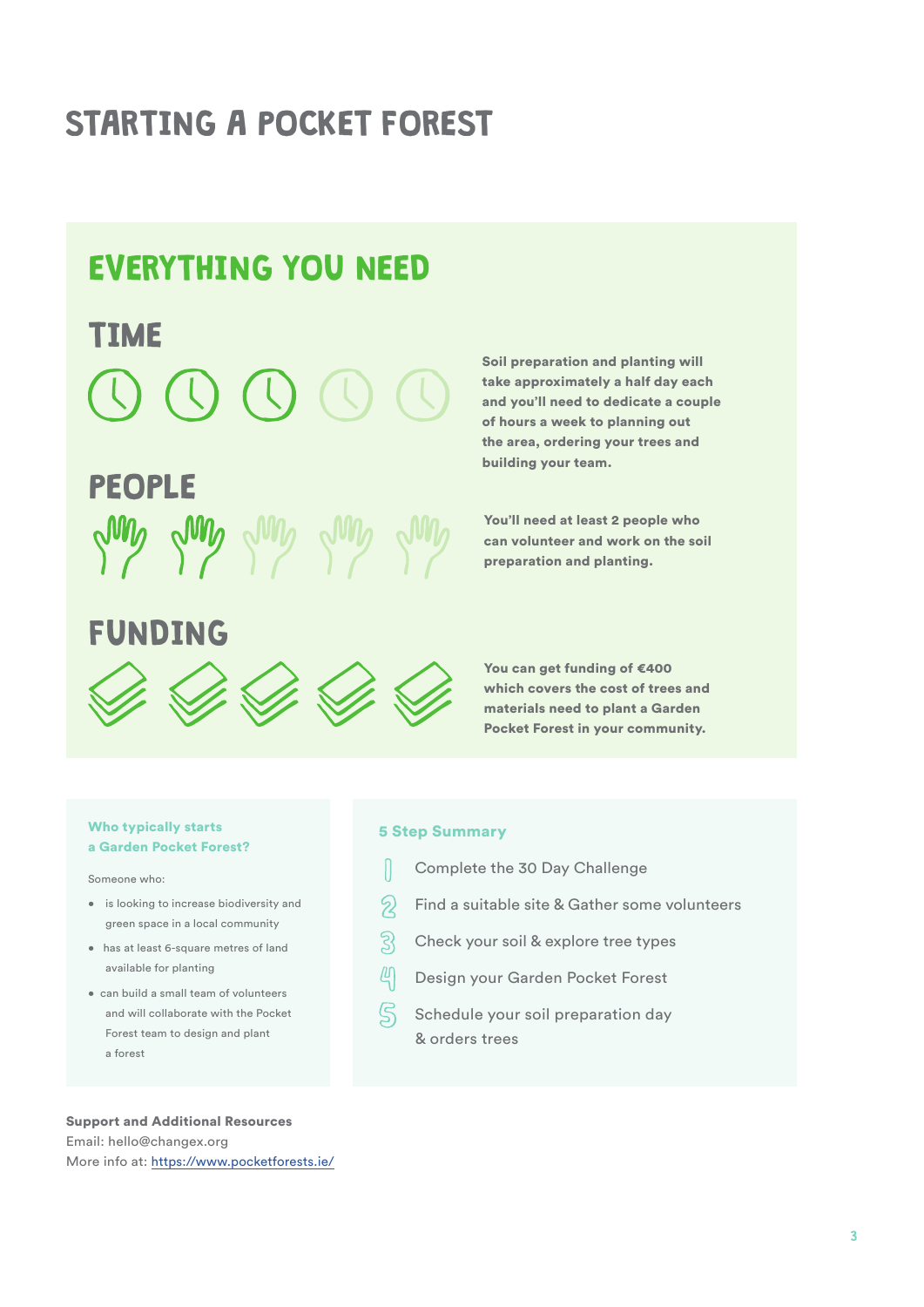### STEP 1: COMPLETE YOUR 30 DAY CHALLENGE



The 30 Day Jumpstart Challenge has been designed to get your project off to the strongest possible start by building momentum in the first month.

- **Understand the challenge** Watch the short welcome video on your ChangeX page and read this page.
- **Learn more about the idea you're starting** This '5 Step Guide' includes all you need to know about the specifics of starting your project.
- **Find 4 other interested people**  You already have your own project page on changex. org. Use it to share the project with others and recruit your first supporters.
- **Set up a casual kick-off meeting** Host a meeting at your home, in a pub or in a café and come up with an action plan along with your team. You can use your ChangeX page to set up an event and invite people.
- **Give us a heads up that you are up and running**

At your event, take a team picture and agree the first step you will take as a group to get started.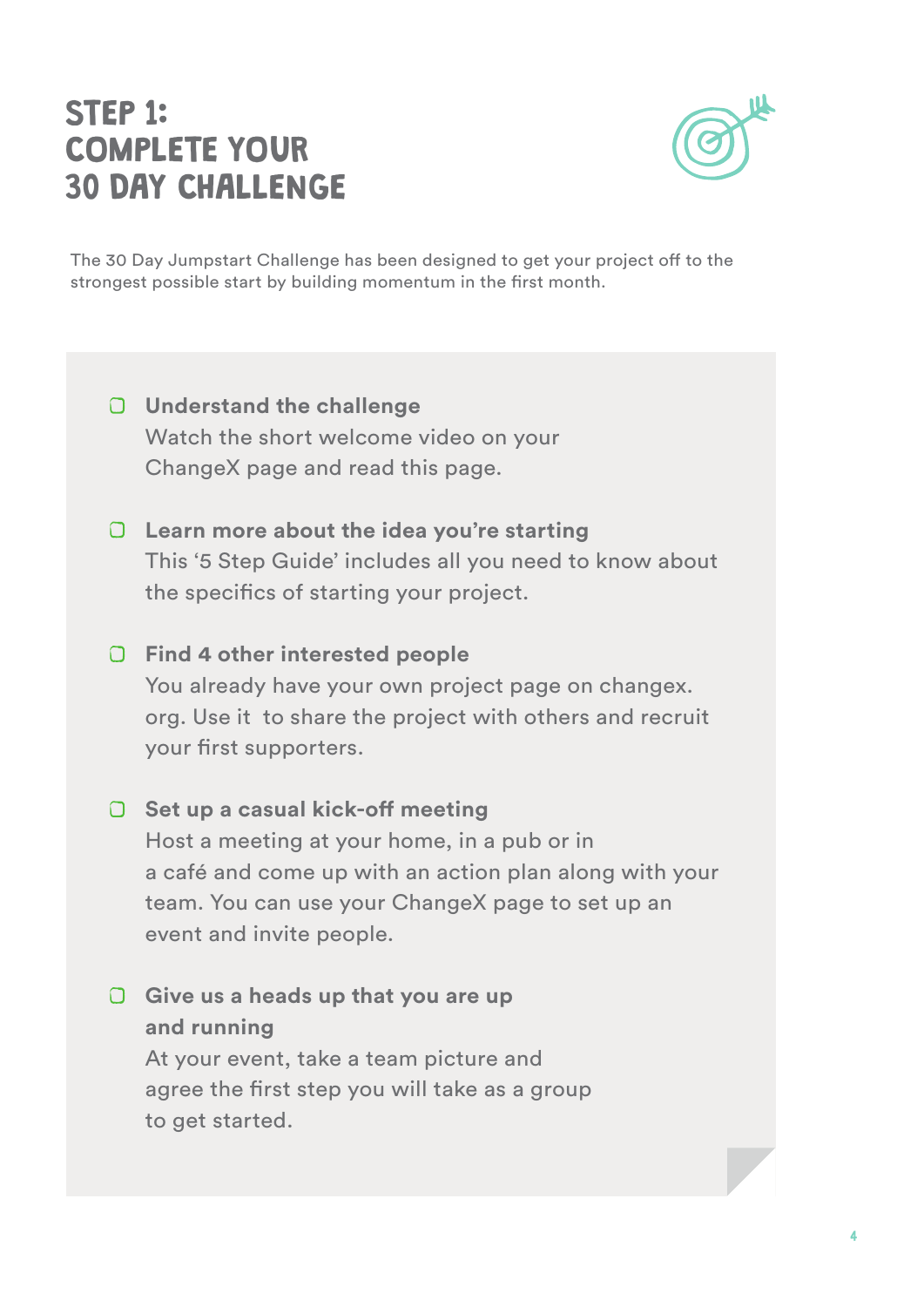### STEP 2: FIND A SUITABLE SITE & GATHER SOME VOLUNTEERS

#### Find a suitable site in your local community

Is there space in your school or local community that could benefit from more biodiversity and green space? Do you have at least 6 square metres that could be dedicated to a Garden Pocket Forest? If so, this is the project for you! Garden Pocket Forests are often planted in schools, on the grounds of nursing homes or community centres or in any community space that is in need of more biodiversity and green space.

In identifying a suitable space, here are some important factors you should consider:

- 1. You need to ensure there are no pipes under the soil or overhead power lines, so it can be best to check with your local authority about the services in the area.
- 2. The site should be at least 6 square metres to accommodate 5 trees and 6 native shrubs.
- 3. You'll need permission from the owner of the site to plant a forest. Make sure to clearly communicate the benefits the forest will bring when asking for permission See below for just some of them!

Benefits that a Pocket Forest can bring to your community:

- **A burst of biodiversity.** These forests can be 100 times more biodiverse than a lawn and require less maintenance in the long run.
- **Placemaking.** Because communities are involved from the soil up, Pocket Forests become unique amenities with lasting connections to the people who helped plan, plant and keep them.
- **Accessibility.** We have created a system where the work is light and manageable by people of all physical abilities, genders and levels of gardening experience.
- **Breathing space.** This is a regenerative model of planting which grows in richness over the years and can contribute to soil regeneration,

ameliorate flooding, absorb heat, pollution and noise, while sequestering carbon in the soil.

• **Health, wellbeing and equality.** The health benefits of community access to healthy ecosystems are both physical and mental. Those communities who need these spaces the most are often the most nature-deprived.

#### Gather some volunteers

A small team of people will be needed to prepare the soil and plant the trees. Community involvement is one of the key pillars of any Pocket Forest. It's so important to involve the people whose home, school or business is alongside the forest from the beginning. People can then feel invested in the Pocket Forest and learn about the benefits of woodland ecosystems. The collaboration of the trees is reflected in the collaboration of the people who plant them. People with no experience of gardening or forests can participate in soil preparation, planting with low-maintenance and high-enjoyment of the forest!

You'll need at least 2 volunteers but of course the more the merrier! There are two main stages to the forest: soil preparation and planting. You can find two separate teams to do each one or have the same volunteers do both. Check if you need public liability insurance to work with volunteers and also Garda clearance if you're working with a school.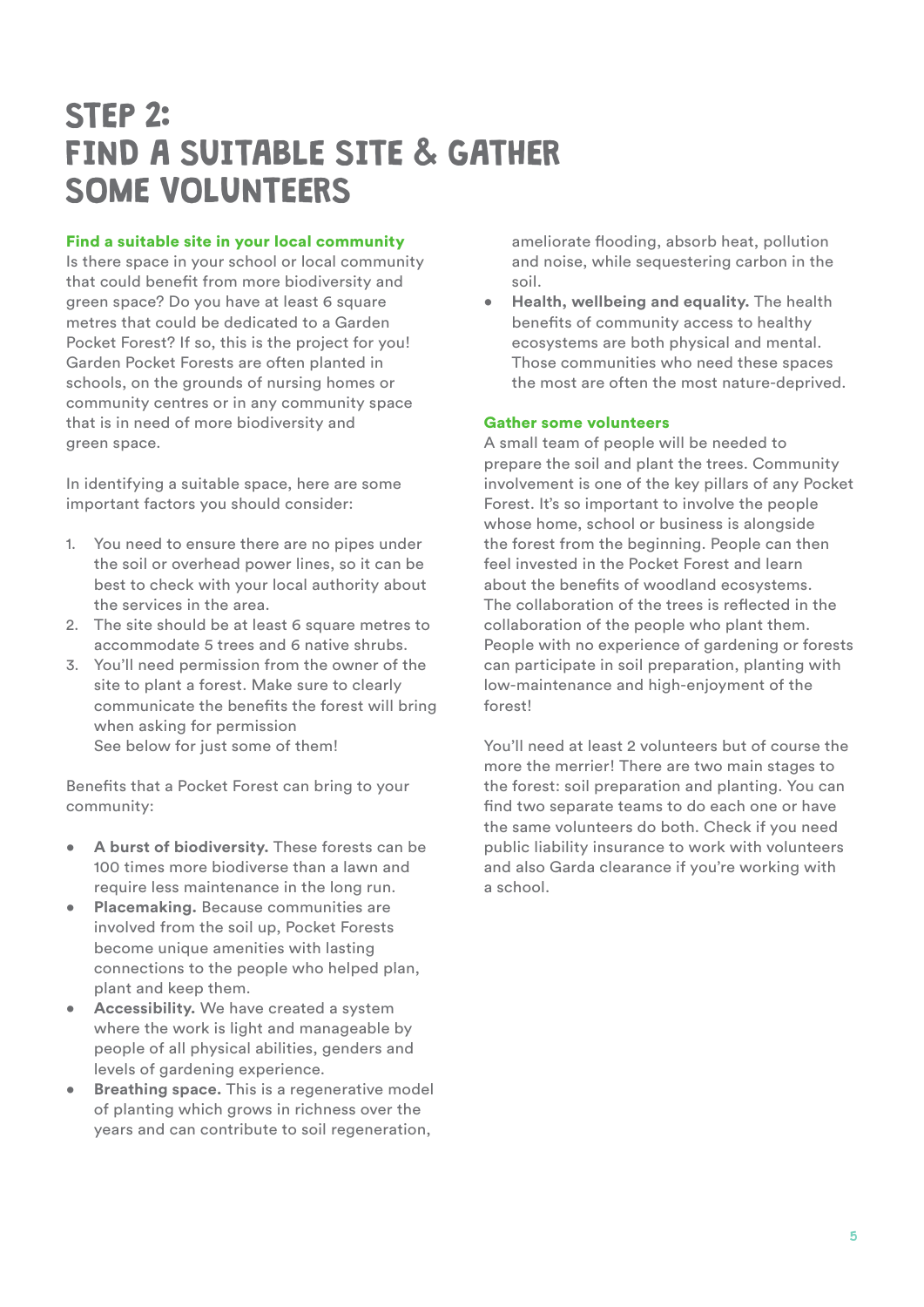### STEP 3: CHECK YOUR SOIL & EXPLORE YOUR TREE TYPES

Take a good look at the soil in the area where you're planning to plant. See how deep it is, whether there is a lot of life in it - earthworms, beetles, etc. Is it very gluey and full of clay or will it be well-draining soil? Have a look around and see what's growing well in the area and research native trees and shrubs.

Peter Wyse-Jackson's book 'Irish Trees and Shrubs' is a great starting point. The National Tree Council's Our Trees is also a real bible. [You can](https://www.treecouncil.ie/native-irish-trees)  [also take a look through their online resources to](https://www.treecouncil.ie/native-irish-trees)  [find out more about Irish native trees.](https://www.treecouncil.ie/native-irish-trees)

All trees are wonderful but Irish native trees are a richer resource for our native flora, fauna and fungi. We plant a minimum of 11 different species in a Garden Pocket Forest.

Now's the time to get in touch with Pocket Forests and we will schedule an online video call with you to talk through the nitty gritty of your site and what you will need to do for the next stage.

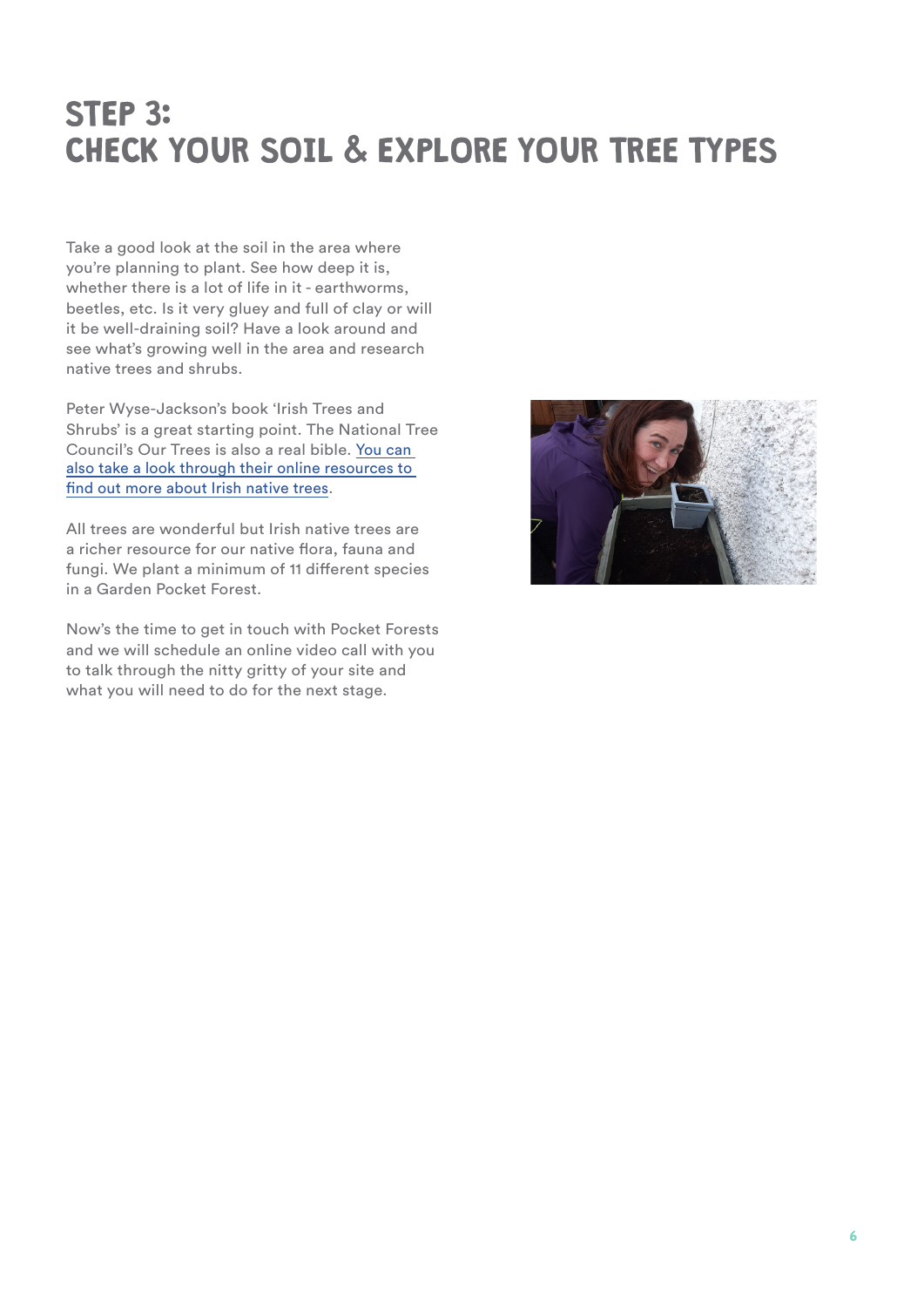## STEP 4: DESIGN YOUR GARDEN POCKET FOREST

We will talk you through the options for designing your Garden Pocket Forest.

Once you've done this and you have a plan in place for the area you can ask your team to gather some of the materials you will need for the soil preparation. These include:

- used cardboard (with tape removed) bike shops are a great source as they have plenty of large heavy duty plain cardboard from bike boxes
- small untreated logs and sticks a local tree surgeon or arborist can be happy to donate these compost
- farm manure (only from organic sources to avoid antibiotic contamination) horse and donkey manure is very suitable
- grass cuttings and leaf mulch
- coffee sacks find your local roaster and ask for their empty jute sacks. They should be happy to supply these.
- wood chippings from unprocessed wood again a local tree surgeon or arborist will be happy to donate